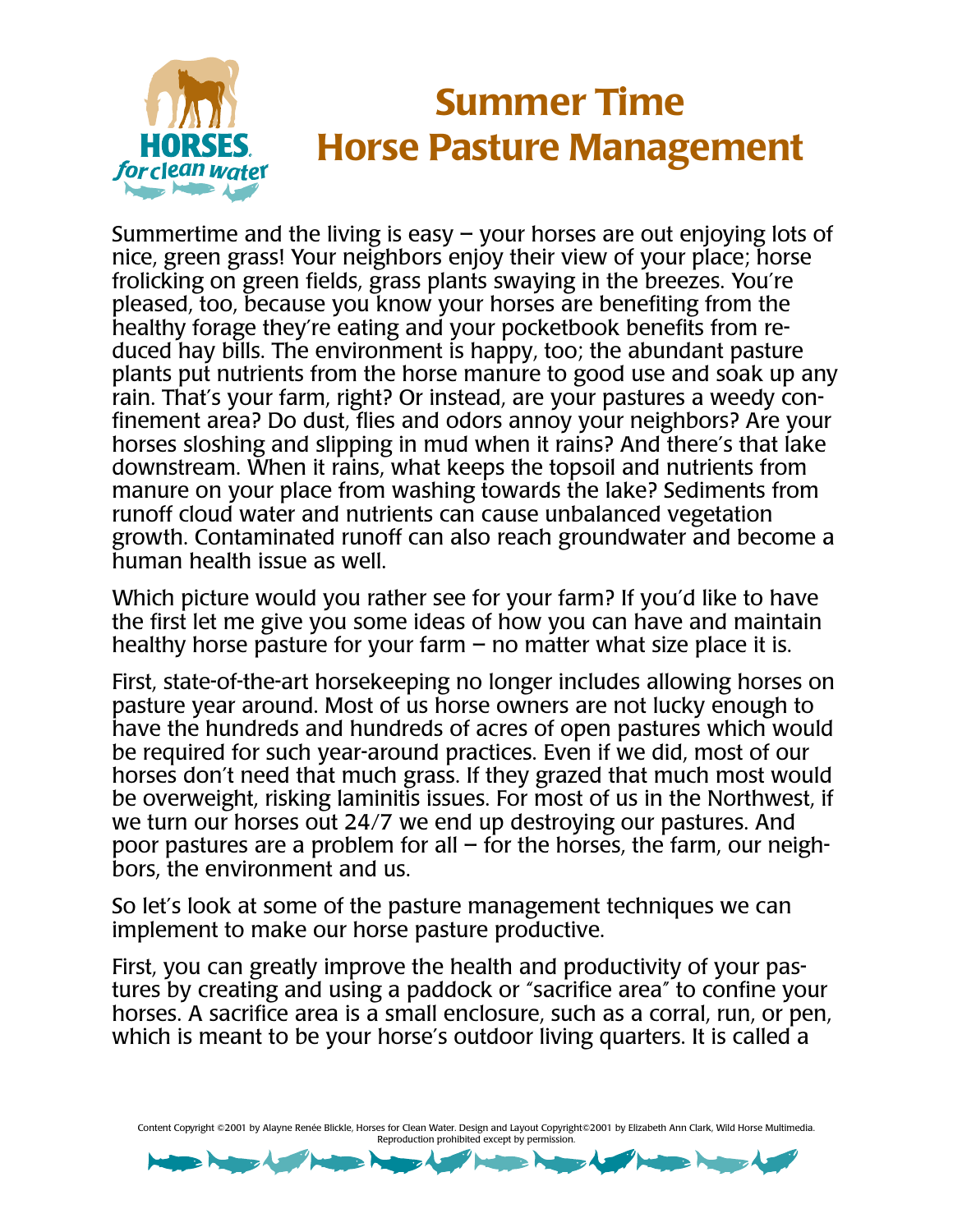

## **Summer Time Horse Pasture Management**

sacrifice area because you are giving up the use of that small portion of land as a grassy area to the benefit of your pastures. Your horses should be confined to the sacrifice area during the winter and early spring when grass plants are dormant and soils are wet. In the summer you utilize the sacrifice area to keep your pastures become overgrazed (never below 4") and to keep your horses for becoming overweight.

Rotational grazing is a technique you can use (along with your sacrifice are) to keep pastures from becoming overgrazed. Cross fence or divide up you pastures into several smaller areas. Temporary fencing is especially useful for accomplishing this. For a small pasture you might divide it in half or thirds, for larger pastures try breaking it into 4 to 6 areas. Choose one area to start grazing your horses for their allotted amount of time each day.

Next, determine how long to graze your horses each day. How much time you put them out depends on the following variables: how many horses you have, their age, weight, breed, if they are already adjusted to eating pasture, etc. It also is dependant on how much land you have. For most folks, once horses are accustomed to pasture you can them out for 2 to 4 hours once or twice a day. If you are fortunate enough to have productive pastures or a low stocking rate you may be able to work up to 6 hours of grazing time. Be very careful to not allow your horse to become overweight or eat too much grass when they are not accustomed to it. If you have any questions on this consult your veterinarian for his or her recommendations on the amount of grazing time recommended for your particular horse.

For my horses I have noticed it takes about 2 hours for them to consume a "meal" so I use that as a guideline. Here is a sample of the grazing routine I use on our farm. At the beginning of the grazing season (about mid-April) I gradually begin pasture-grazing time with my horses. I start with about an hour of grazing time and over a period of a month or more I work up to 2-3 hours per horse. By mid-June I usually have all horses grazing 2 times a day (morning and late afternoon) for about 3 hours each time. They still get a third (but smaller) feeding of hay in the late evening. Modify your own grazing routine to fit your horses, farm and schedule. You can choose to put them out once or twice a day, before or after work, or whenever it's convenient for you.

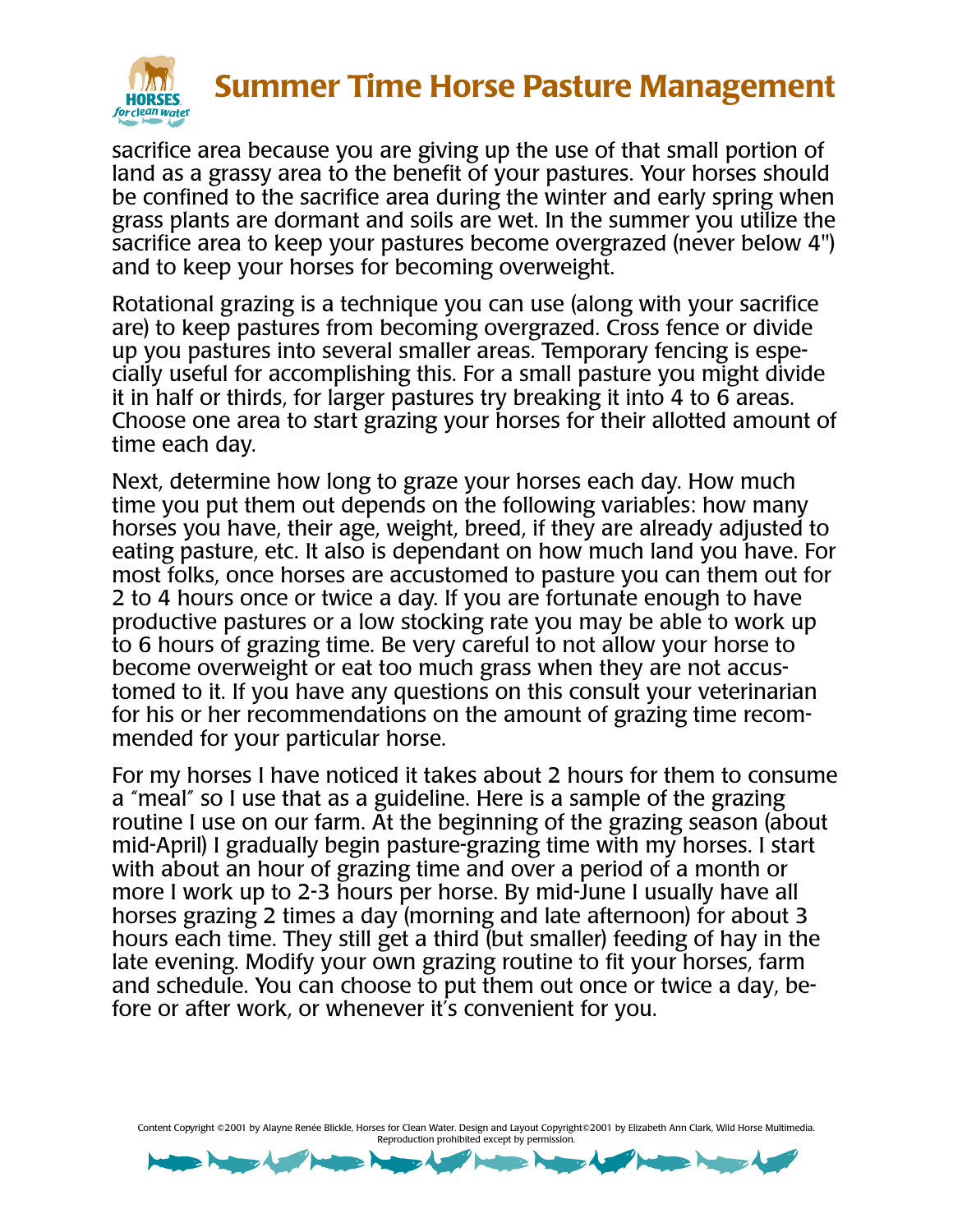

## **Summer Time Horse Pasture Management**

When the majority of grass in one area is grazed to 3 to 4 inches remove the horses. The next day begin grazing your horses in another area. Continue this grazing pattern through out the summer. Allow horses back on pastures once plants have regrown to about 6 to 8 inches.

Once an area has been grazed, it is time for you to go to work as a grass farmer and get out your lawn or pasture mower. Horses are selective grazers, eating some plants close to the ground and leaving others untouched. Mowing "evens the playing field" by cutting the tall plants down to a size where they are more palatable. It also encourages grass plants to produce more leaves, or tillers, thereby making the plant stand thicker. Also, mowing is a very important weed management technique, as most weeds cannot withstand mowing. Set your mower deck at 4 to 6 inches and have at it!

Next, harrow (or drag) the pasture area to spread manure. Harrowing breaks up manure so plants can use the nutrients and organic materials. To accomplish this you can pull a harrow with your tractor or riding lawn mower. Or, you can simply take a manure fork and spread manure "by hand". A wide variety of harrows can be purchased from farm and tractor supply stores or catalogues, or you can look in the back of horse magazines. Harrows with teeth or tines are more aggressive and can be adjusted to have more of a ripping effect on the ground. A basic harrow can also be simply made  $-$  a discarded piece of chain-link fence with two old tires tied down for weight works well. An old, metal bedspring, metal gate or similar item may also work.

Another pasture management technique is to have a soil test done for your pastures and apply lime and fertilizer accordingly. By following the soil test results you will reduce the chance of applying too much and having it wash off into the surface waters. Applying to the correct rate will keep you from wasting money as well. Only apply fertilizers during the growing season so that plants can utilize them and nutrients won't get washed away.

Over the winter keep horses confined to the sacrifice area and off saturated, rain soaked soils and dormant plants (this applies to summer storm events as well). Soggy soils or dormant plants simply cannot survive continuous grazing and trampling in winter months. Compaction of soil makes water filtration and plant growth very difficult. In addition, when the soils are wet, livestock hooves act like plungers by loosening fine particles of topsoil that can be washed away by rain.